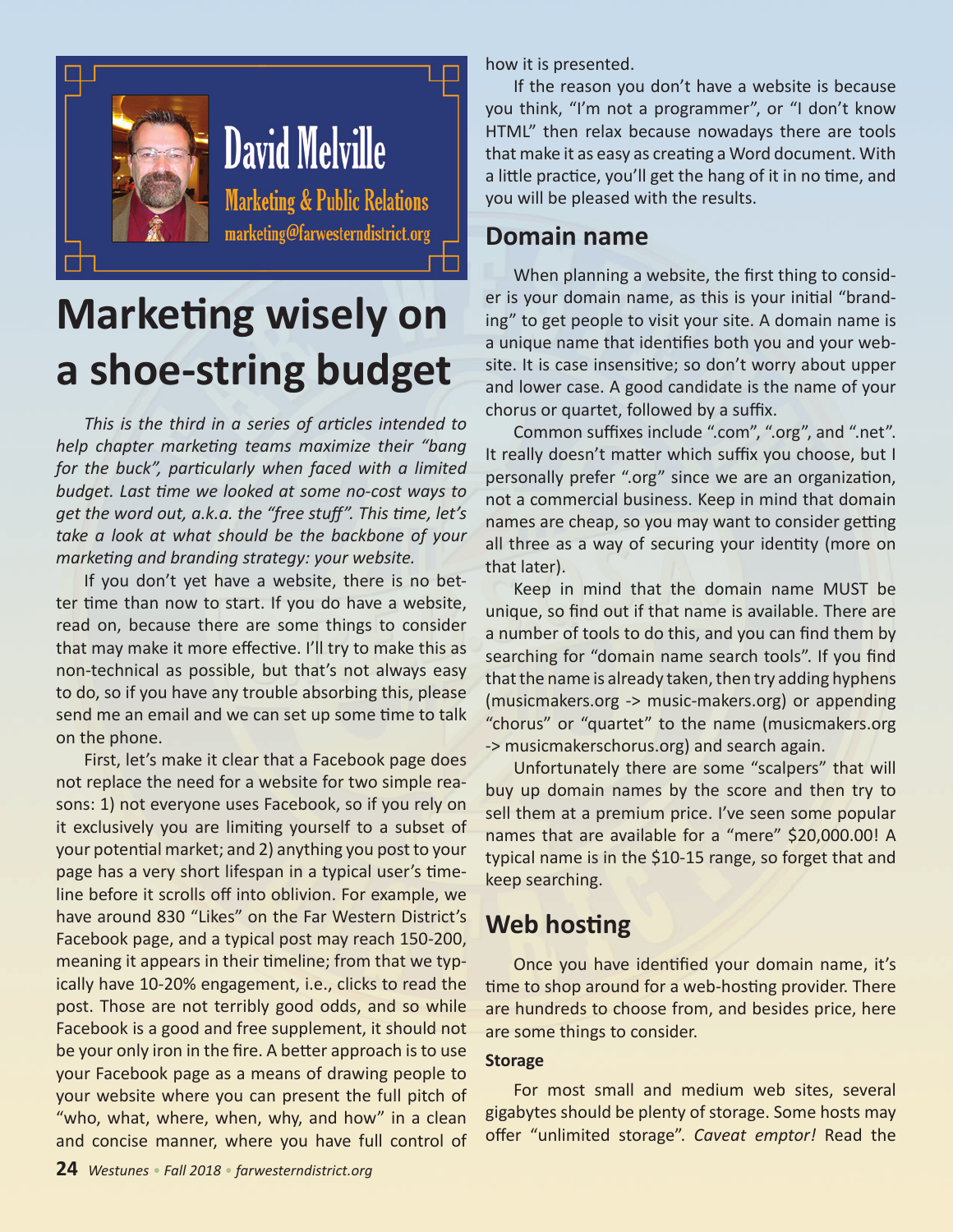#### fine print!

#### **Bandwidth**

Bandwidth is the amount of data that your host will let you and your visitors upload and download (cumulatively) in a given month. Some hosts offer "unlimited bandwidth"; again, read the fine print.

#### **Subdomains**

If you're just starting out, you'll likely begin with a single, public facing website. But maybe later on you'll want to add a "members only" site, or one to sell show tickets or merchandise. These are often done using what is known as a subdomain, which is actually a separate website that resides in a subfolder.

#### **Database**

Today's websites store their content in a database, usually MySQL, so make sure the web host offers that feature. You'll need a separate database for each subdomain, so also consider the number of databases they provide in the hosting plan.

#### **Email**

Do they offer email accounts or forwarding options? These are very useful for providing consistent email addresses for your group, particularly your chapter officers, *e.g., president@mychapter.org.*

#### **Tech Support**

Find out when, where, and how you can get support when you need it, and well as the response time you can expect. Stay away from hosts that only offer support through a web-based "ticketing" system; 24x7 phone support is the best option.

#### **Site Backup**

Stuff happens. Your web host should offer AUTO-MATED, daily backup of your website files and databases. If they do not, keep looking.

#### **Website Security**

Although less common, websites can get attacked by malicious activity, similar to a virus getting on to your computer. Your web host should offer both detection and correction as a service.

# **Building your website**

Many hosts now offer "website builders" that profess to have your website up and running in a matter of minutes. While that may be somewhat true, I've looked at several offerings, and can advise that you'll wind up with a very basic website that you'll quickly find does not serve your needs going forward.

A better solution is to start from the beginning using something called a Content Management System (CMS). A CMS helps you to manage the creation and modification of your website and – best of all -- it allows multiple users to work together in collaboration. In other words, you provide the guys in your chapter with a tool that uses a template for a common look and feel, and they become responsible for the content. It's really a win-win, because your chapter leaders can easily create and edit their own articles, maintain the calendar, and much more without needing to come to you every time.

The three most popular CMS are WordPress, Joomla, and Drupal. All three are open source and free to use. WordPress is by far the most popular and is a good fit for most chapter or quartet websites; it's also considered to be the easiest to learn. Next up is Joomla, which is a little more complex in terms of setup, but offers greater flexibility while still being very easy for your users to manage content. Drupal is technically the most advanced, but also requires a good deal of technical expertise and programming skills; it's probably not a good choice unless you're a seasoned programmer.

Your web host should at the very least offer Word-Press and/or Joomla, and they should also offer a super-easy installer for your CMS of choice.

## **Securing your website with SSL**

Nowadays we need to consider protecting our information as well as the visitors to our website. Although there is an additional cost involved, the solution to this is to protect your website using something called Secured Socket layer (SSL).

In layman's terms, when you have SSL, the stream of data that travels between the web server and the web browser on the visitor's computer is heavily encrypted (scrambled), making it virtually impossible for malicious programs to capture any information. A website secured with SSL has an address starting with "https"; an unsecured website starts with "http". If you are selling any products your website, it is ESSENTIAL to have SSL enabled. It's also a strongly advisable to use SSL anywhere you allow people to log in, such as your "members only" site.